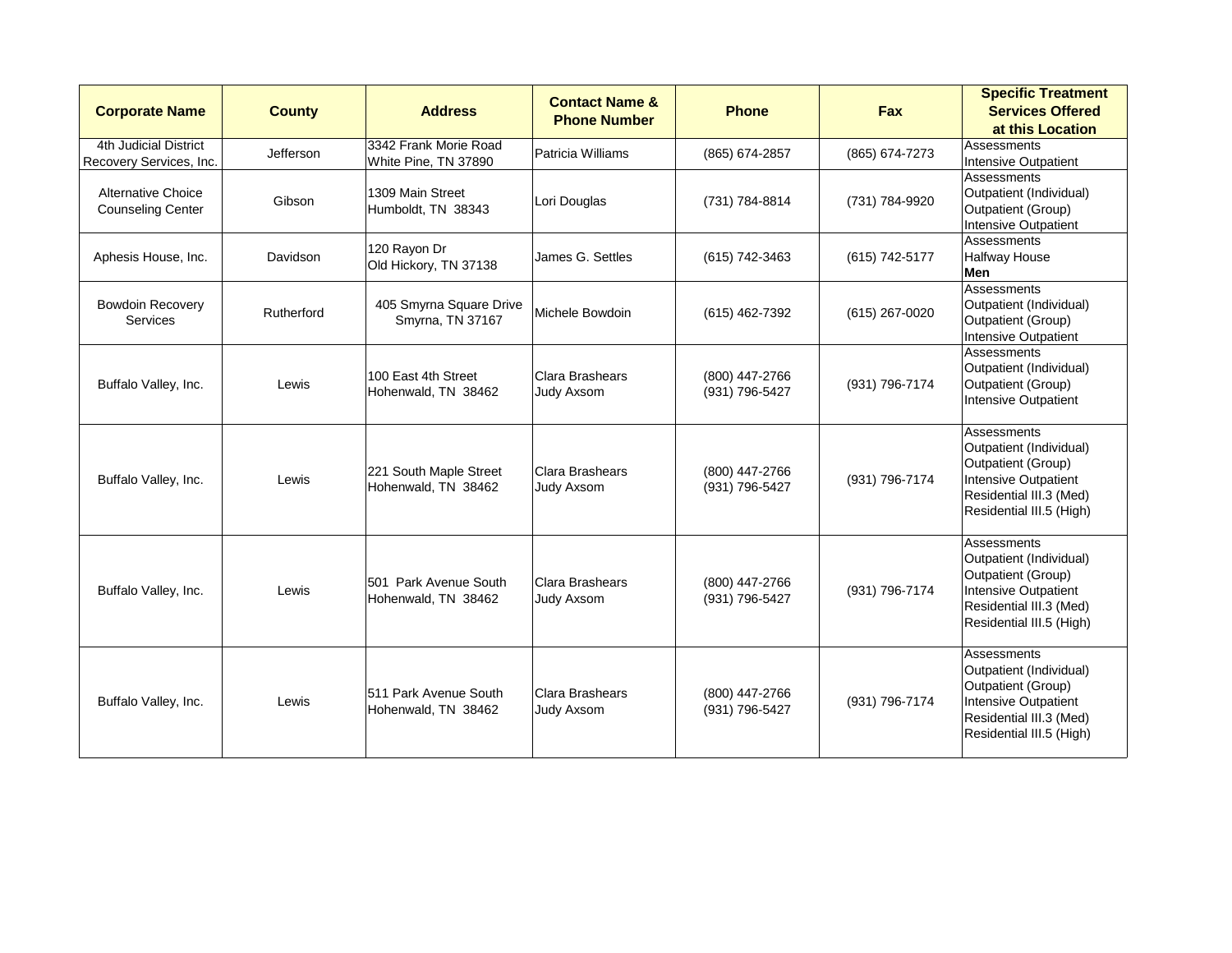| Marshall   | 554 Second Avenue<br>Lewisburg, TN 37091                | Clara Brashears<br><b>Judy Axsom</b> | (800) 447-2766<br>(931) 796-5427 | (931) 796-7174   | Assessments<br>Outpatient (Individual)<br>Outpatient (Group)<br>Intensive Outpatient<br>Residential III.3 (Med)<br>Residential III.5 (High)                       |
|------------|---------------------------------------------------------|--------------------------------------|----------------------------------|------------------|-------------------------------------------------------------------------------------------------------------------------------------------------------------------|
| Marshall   | 218 Martin Street South<br>Lewisburg, TN 37091          | Clara Brashears<br><b>Judy Axsom</b> | (800) 447-2766<br>(931) 796-5427 | (931) 796-7174   | Assessments<br>Outpatient (Individual)<br>Outpatient (Group)<br>Intensive Outpatient                                                                              |
| Montgomery | 717 Cumberland Drive<br>Clarksville, TN 37040           | Clara Brashears<br>Judy Axsom        | (800) 447-2766<br>(931) 796-5427 | (931) 796-7174   | Assessments<br>Outpatient (Individual)<br>Outpatient (Group)<br>Intensive Outpatient<br>Residential III.3 (Med)<br>Residential III.5 (High)                       |
| Sumner     | 432 East Main Street<br>Gallatin, TN 37066              | Jason Brooks                         | $(615)$ 452-5688                 | $(615)$ 452-5695 | Assessments<br>Intensive Outpatient                                                                                                                               |
| Trousdale  | 885 Highway 231 South<br>Castalian Springs, TN<br>37031 | Ann Johnson                          | (615) 374-9397                   | (615) 374-2200   | Assessments<br>Residential III.3 (Med)<br>Residential III.5 (High)<br><b>MEN</b>                                                                                  |
| Trousdale  | 905 Highway 231 South<br>Castalian Springs, TN<br>37031 | Ann Johnson                          | (615) 374-9397                   | (615) 374-2200   | Assessments<br>Intensive Outpatient<br>Residential III.3 (Med)<br>Residential III.5 (High)<br><b>WOMEN</b>                                                        |
| Shelby     | 4023 Knight Arnold Road<br>Memphis, TN 38118            | <b>Myron Edwards</b><br>Rene Covson  | (901) 367-7550                   | (901)367-9934    | Assessments<br>Outpatient (Individual)<br>Outpatient (Group)<br>Intensive Outpatient<br>Halfway House-SPOT<br>Residential III.3 (Med)<br>Residential III.5 (High) |
| Hamilton   | 207 Spears Ave<br>Chattanooga, TN 37405                 | Mary K. Roberts                      | (423) 756-7644                   | (423) 643-1757   | Assessments<br>Intensive Outpatient<br>Halfway House-SPOT<br>Residential III.3 (Med)<br>Residential III.5 (High)                                                  |
| Hardin     | 64 Jack Gean Drive<br>Savannah, TN 38372                | Cassie McCain                        | (731) 925-8619                   | (731) 925-8733   | Assessments<br>Outpatient (Individual)<br>Outpatient (Group)<br>Intensive Outpatient<br>Halfway House<br>Women                                                    |
|            |                                                         |                                      |                                  |                  |                                                                                                                                                                   |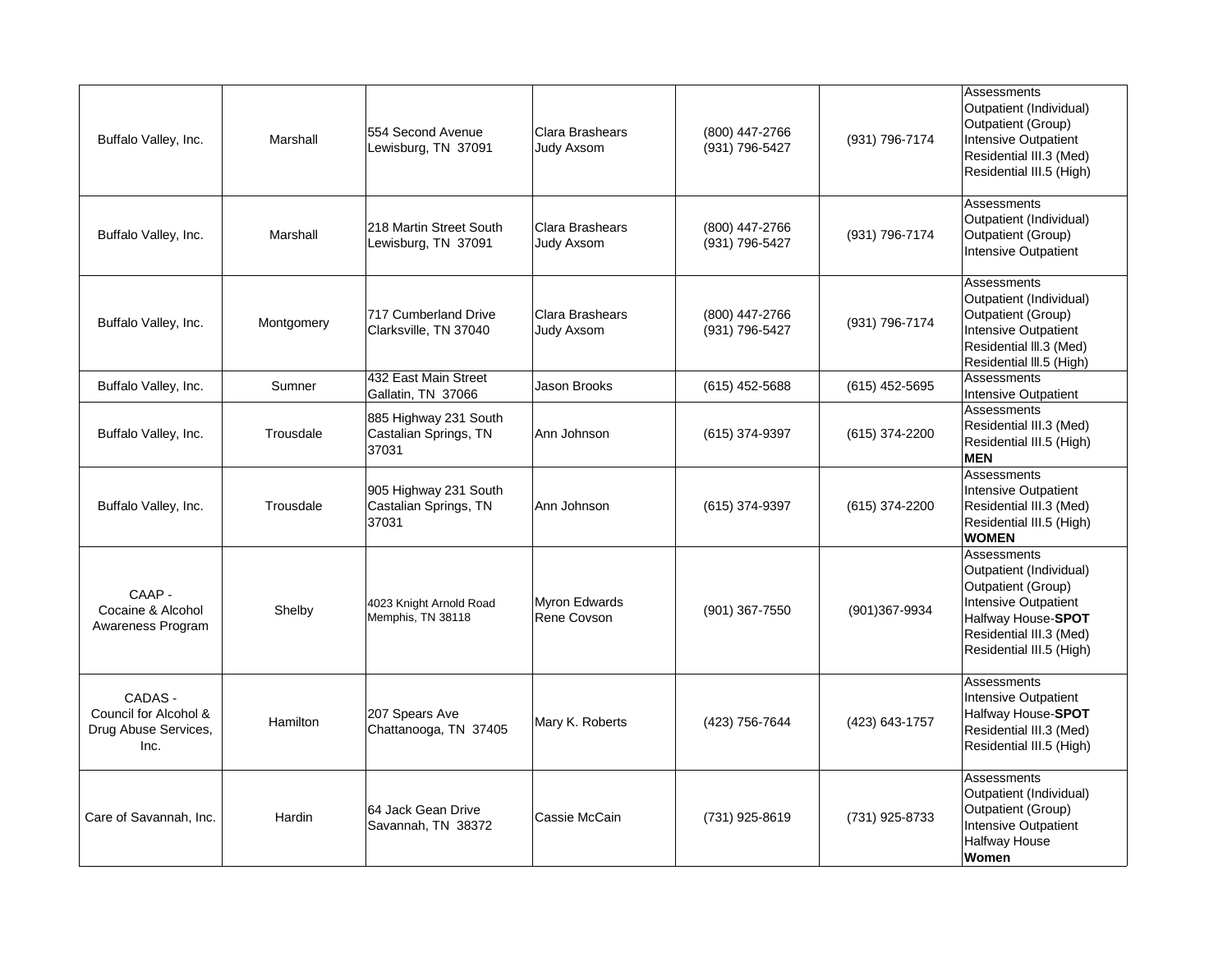| Care of Savannah, Inc.                               | Hardin          | 50 East End Drive<br>Savannah, TN 38372                          | Cassie McCain        | (731) 925-8619    | (731) 925-8733   | Assessments<br>Outpatient (Individual)<br>Outpatient (Group)<br><b>Intensive Outpatient</b><br>Halfway House<br><b>Men</b> |
|------------------------------------------------------|-----------------|------------------------------------------------------------------|----------------------|-------------------|------------------|----------------------------------------------------------------------------------------------------------------------------|
| <b>CCS</b>                                           | Sullivan        | 702 E. Sullivan Street<br>Kingsport, TN 37660                    | Joyce Noto           | (423) 765-2653    | (888) 467-1675   | Assessments<br>Outpatient (Individual)<br>Outpatient (Group)<br><b>Intensive Outpatient</b>                                |
| <b>CCS</b>                                           | Washington      | 2514 1/2 Wesley St<br>Ste 5<br>Johnson City, TN 37601            | <b>Erica Cornett</b> | (423) 928-6581    | (423) 928-6215   | Assessments<br>Outpatient (Individual)<br>Outpatient (Group)<br><b>Intensive Outpatient</b>                                |
| <b>CCS</b>                                           | Greene          | 128 South Main Street<br><b>Ste 301</b><br>Greeneville, TN 37745 | John Toney           | (423) 639-7777    | (423) 639-1370   | Assessment<br>Outpatient (Individual)<br>Outpatient (Group)<br><b>Intensive Outpatient</b>                                 |
| <b>CCS (All CCS</b><br>approvals come here)          | <b>Sullivan</b> | 6145 Temple Star Road<br>Kingsport, TN 37664                     | <b>Beth Bentley</b>  | (423) 349-4070    | (423) 349-4051   | Assessment<br>Residential III.3 (Med)<br>Residential III.5 (High)                                                          |
| <b>Chosen Vessel</b>                                 | <b>Shelby</b>   | 6551 Stage Oaks Dr<br>Bartlett, TN 38134                         | <b>Linda Barnes</b>  | (901) 379-8461    |                  | Assessments<br>Outpatient (Individual)<br>Outpatient (Group)<br><b>Intensive Outpatient</b><br><b>Women Only</b>           |
| <b>Coffee County Drug</b><br><b>Court Foundation</b> | Coffee          | 604 College Street<br>Manchester, TN 37355                       | Mike Lewis           | (931) 723-3051    | (931) 723-3632   | Assessments<br>Outpatient (Individual)<br>Outpatient (Group)<br>Intensive Outpatient                                       |
| <b>Customized Medical</b><br><b>Needs</b>            | Shelby          | 828 Baltimore St<br>Memphis, TN 38114                            | Christi Davidson     | (866) 563-7772    | (901) 255-0758   | Assessments<br>Residential III.3 (Med)<br>Residential III.5 (High)                                                         |
| <b>Customized Medical</b><br><b>Needs</b>            | Shelby          | 6084 Mt. Moriah Rd #10<br>Memphis, TN 38115                      | Christi Davidson     | (866) 563-7772    | (901) 255-0758   | Assessments<br>Outpatient (Individual)<br>Outpatient (Group)<br>Intensive Outpatient                                       |
| <b>E&amp;C Housing</b>                               | Davidson        | PO Box 1983<br>Goodlettsville TN 37070                           | Candace Locklayer    | $(615)593 - 6581$ | (484) 952-4605   | Assessments<br><b>Halfway House</b><br>Men                                                                                 |
| E. M. Jellinek                                       | Knox            | 130 Hinton Avenue<br>Knoxville, TN 37917                         | <b>Rick Walker</b>   | (865) 525-4627    | (865) 522-5368   | Assessments<br>Residential III.3<br>Residential III.5<br>Halfway House<br>Men                                              |
| Educare                                              | Williamson      | 382 Natchez St<br>Franklin, TN 37065                             | <b>Steven Murff</b>  | (615) 599-9917    | $(615)$ 905-5193 | Assessments<br>Outpatient (Individual)<br>Outpatient (Group)<br><b>Intensive Outpatient</b>                                |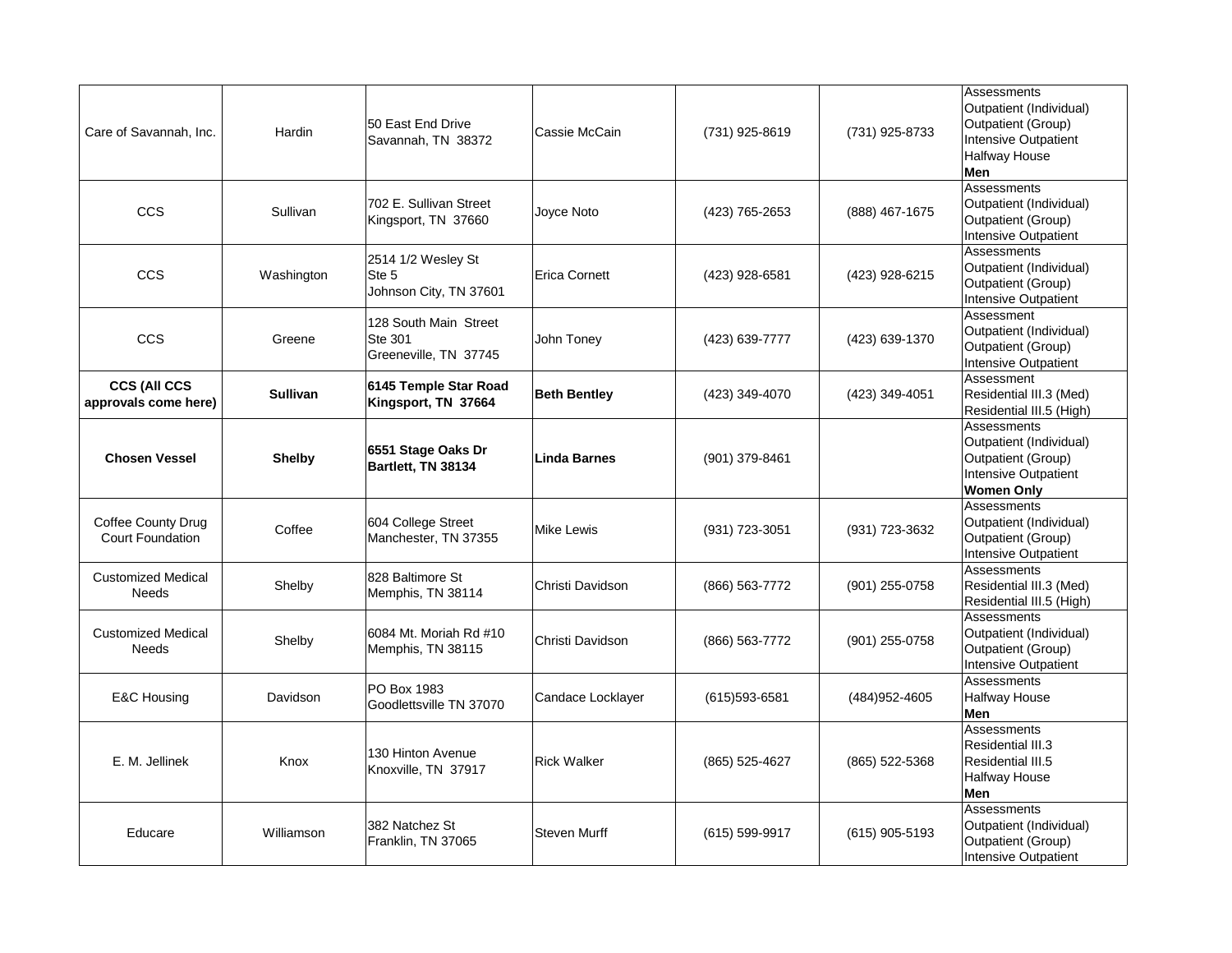| <b>Families Free</b>            | Washington | 208 West Fairview<br>Johnson City, TN 37601                                                           | Caroline Neal                          | (423) 631-0141 | (423) 631-0157 | Assessments<br>Outpatient (Individual)<br>Outpatient (Group)<br>Intensive Outpatient        |
|---------------------------------|------------|-------------------------------------------------------------------------------------------------------|----------------------------------------|----------------|----------------|---------------------------------------------------------------------------------------------|
| <b>First Step Recovery</b>      | Shelby     | 1950 Madison Ave<br>Memphis, TN 38104                                                                 | Walter Williams<br><b>Grace Pipkin</b> | (901) 522-1002 | (901) 522-1004 | <b>Assessments</b><br>Outpatient (Individual)<br>Outpatient (Group)<br>Intensive Outpatient |
| For The People By The<br>People | Shelby     | 119 Racine St<br>Suite 105<br>Memphis, TN 38111                                                       | Shadonna Perry<br>Melvin Norman        | (901) 321-5774 | (901) 443-5089 | Assessments<br>Outpatient (Individual)<br>Outpatient (Group)<br>Intensive Outpatient        |
| Frontier Health, Inc.           | Carter     | <b>Charlotte Taylor Center</b><br>426 East "G" Street<br>Elizabethton, TN 37643                       | Diana Finlay                           | (423) 547-6554 | (423) 537-5953 | Assessments<br>Outpatient (Individual)                                                      |
| Frontier Health, Inc.           | Greene     | Nolachuckey-Holston Area<br><b>Mental Health Center</b><br>401 Holston Drive<br>Greeneville, TN 37744 | Cindy Tvardy                           | (423) 639-1104 | (423) 636-8365 | Assessments<br>Outpatient (Individual)<br>Outpatient (Group)                                |
| Frontier Health, Inc.           | Hancock    | <b>Hancock County MHC</b><br>333 Campbell Drive<br>Sneedville, TN 37869                               | Martha Brooks                          | (423) 733-2216 | (423) 733-2450 | <b>Assessments</b><br>Outpatient (Individual)<br>Outpatient (Group)                         |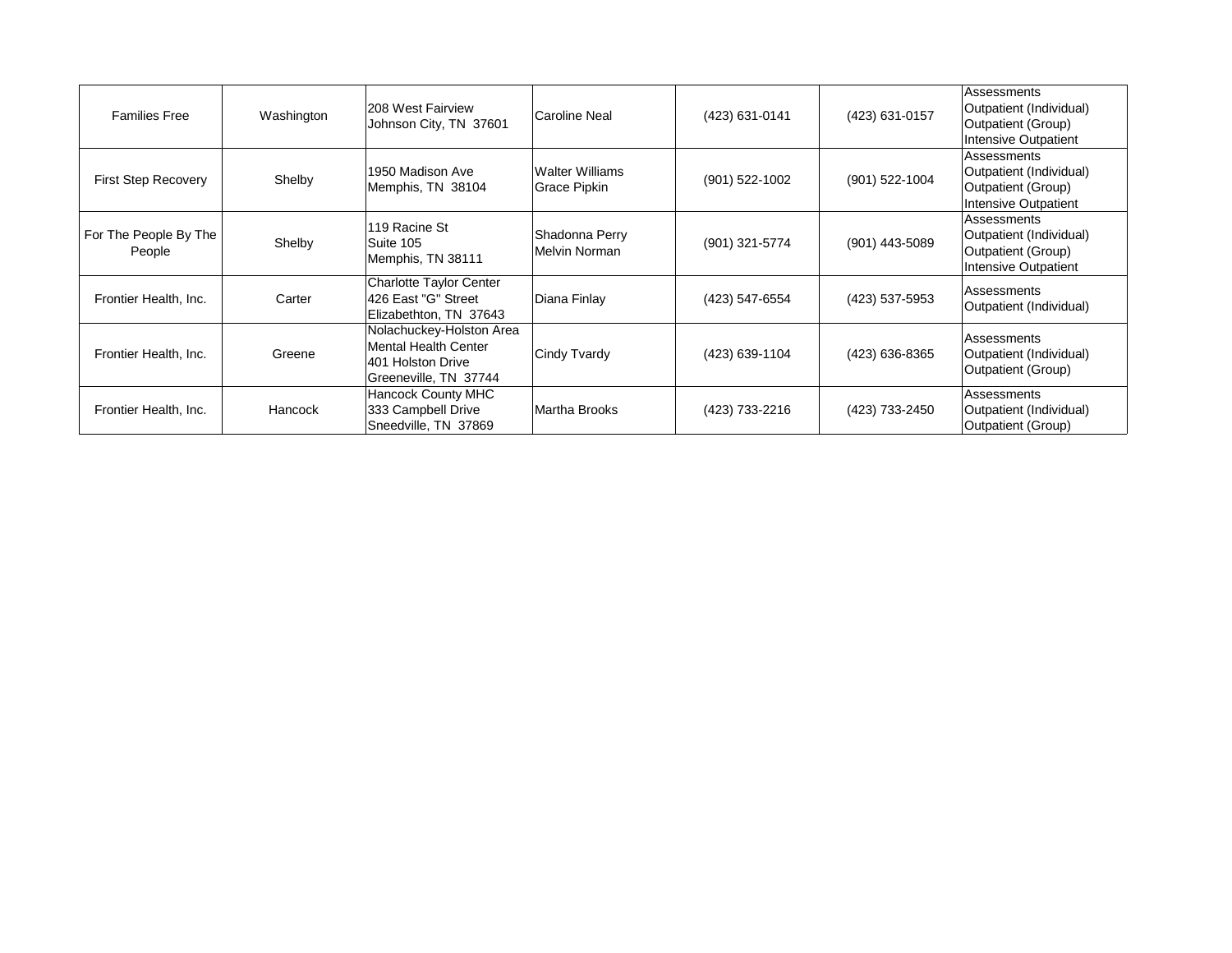| Frontier Health, Inc.                   | <b>Hawkins</b> | <b>Hawkins County MHC</b><br>101 Lena Drive<br>Rogersville, TN 37857                  | Diane Whitehead                        | (423) 272-9239 | (423) 272-1803 | Assessments<br>Outpatient (Individual)                                                                                                      |
|-----------------------------------------|----------------|---------------------------------------------------------------------------------------|----------------------------------------|----------------|----------------|---------------------------------------------------------------------------------------------------------------------------------------------|
| Frontier Health, Inc.                   | Sullivan       | <b>Bristol Regional Counseling</b><br>Center<br>26 Midway Street<br>Bristol, TN 37620 | Kitti Pitini                           | (423) 989-4502 | (423) 989-4582 | Assessments<br>Outpatient (Individual)<br>Outpatient (Group)<br><b>Intensive Outpatient</b>                                                 |
| Frontier Health, Inc.                   | Sullivan       | <b>Holston Mental Health</b><br>Center<br>1570 Waverly Road<br>Kingsport, TN 37664    | <b>Toni Daston</b>                     | (423) 224-1300 | (423) 224-1375 | Assessments<br>Outpatient (Individual)<br>Outpatient (Group)<br><b>Intensive Outpatient</b>                                                 |
| Frontier Health, Inc.                   | Washington     | Magnolia Ridge<br>900 Buffalo Street<br>Johnson City, TN 37601                        | Jodi Hayes                             | (423) 232-4130 | (423) 232-4145 | Residential III.3 (Med)<br>Residential III.5 (High)                                                                                         |
| Grace House of<br>Memphis, Inc.         | Shelby         | 329 North Bellevue Blvd.<br>Memphis, TN 38105                                         | Veronica Brown                         | (901) 722-8460 | (901) 722-9023 | Halfway<br>Assessments<br>House<br>Residential III.3 (Med)<br>Residential III.5 (High)<br>Women                                             |
| <b>Healing Hearts</b><br>Foundation     | Shelby         | 1384 Madison Ave<br>Memphis, TN 38104                                                 | Jane Abraham                           | (901) 726-4213 | (901) 726-4281 | Assessments<br>Outpatient (Individual)<br>Outpatient (Group)<br><b>Intensive Outpatient</b>                                                 |
| Helen Ross McNabb<br>Center, Inc.       | Hamblen        | New Hope Recovery Center<br>233 West Main Street<br>Morristown, TN 37814              | Sue West                               | (423) 581-2411 | (423) 581-2484 | Assessments<br>Outpatient (Individual)<br>Outpatient (Group)<br><b>Intensive Outpatient</b>                                                 |
| Helen Ross McNabb<br>Center, Inc.       | Knox           | <b>CenterPointe</b><br>5310 Ball Camp Pike<br>Knoxville, TN 37921                     | <b>Matthew Semishko</b>                | (865) 523-4704 | (865) 602-2387 | Assessments<br>Outpatient (Individual)<br>Outpatient (Group)<br>Intensive Outpatient<br>Residential III.3 (Med)<br>Residential III.5 (High) |
| Here's Hope<br><b>Counseling Center</b> | Dyer           | 315 West Court Street<br>Dyersburg, TN 38024                                          | Stephanie Wilson<br><b>Stacy Davis</b> | (731) 287-8100 | (731) 287-9551 | <b>Assessments</b><br>Outpatient (Individual)<br>Outpatient (Group)<br>Intensive Outpatient                                                 |
| Here's Hope Counseling<br>Center        | Lake           | 213 Court Street<br>Tiptonville, TN 38079                                             | Stephanie Wilson<br><b>Stacy Davis</b> | (731) 287-8100 | (731) 287-9551 | Assessments<br>Outpatient (Individual)<br>Outpatient (Group)<br>Intensive Outpatient                                                        |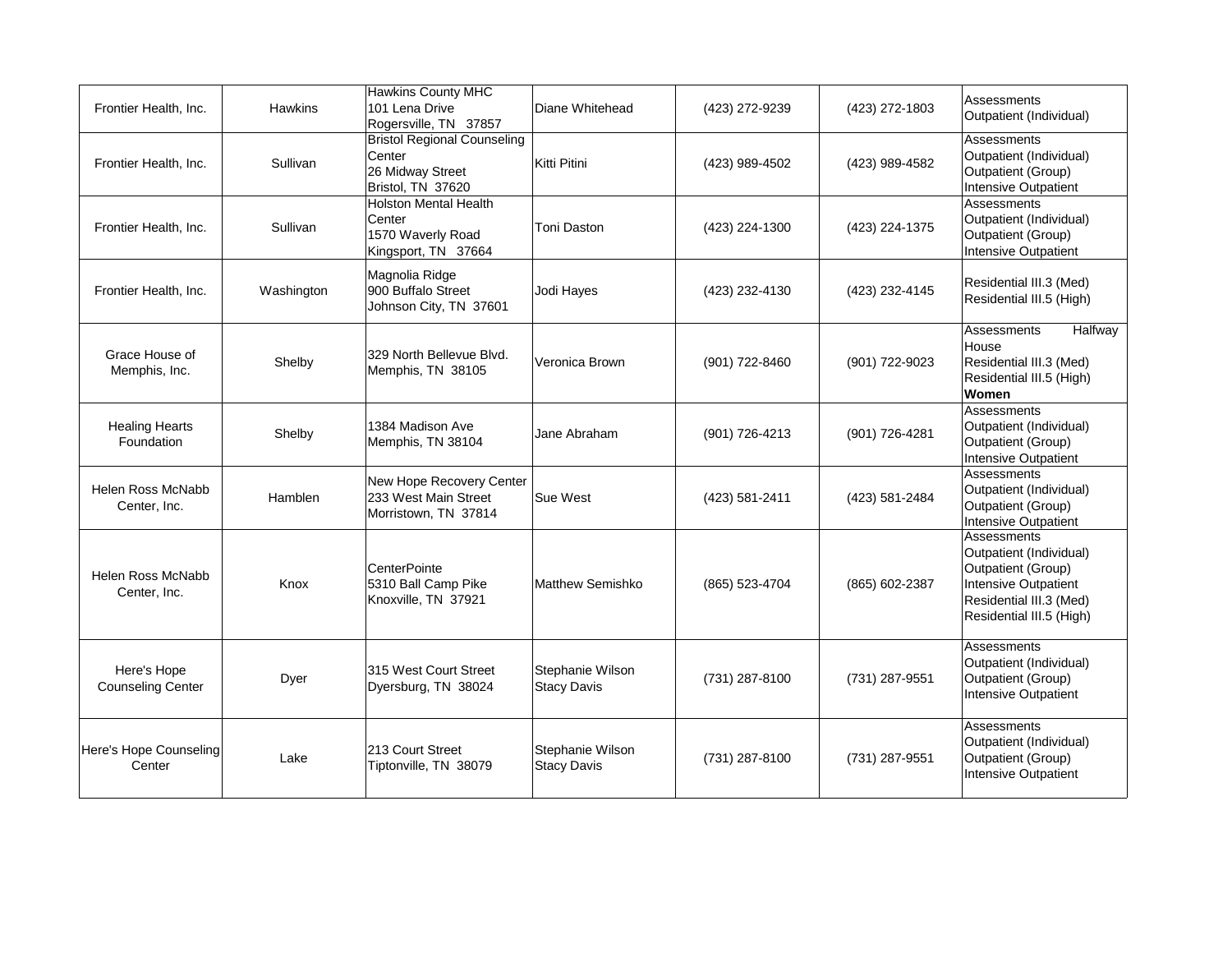| Here's Hope Counseling<br>Center                                       | Obion    | 301 South Third Street<br>Union City, TN 38261                        | Lourie Coupe      | (731) 885-2911   | (731) 885-2224   | Assessments<br>Outpatient (Individual)<br>Outpatient (Group)<br><b>Intensive Outpatient</b>                                                 |
|------------------------------------------------------------------------|----------|-----------------------------------------------------------------------|-------------------|------------------|------------------|---------------------------------------------------------------------------------------------------------------------------------------------|
| Here's Hope Counseling<br>Center                                       | Obion    | 128 East Main Street<br>Union City, TN 38261                          | Lourie Coupe      | (731) 885-2911   | (731) 885-2224   | Assessments<br>Outpatient (Individual)<br>Outpatient (Group)<br>Intensive Outpatient                                                        |
| Hope of East<br>Tennessee, Inc.                                        | Anderson | <b>Opportunity House</b><br>115 Lancaster Road<br>Oak Ridge, TN 37830 | Gina Peters       | (865) 782-4826   | $(865)$ 481-0503 | Assessments<br>Intensive Outpatient<br><b>Halfway House</b><br>Men                                                                          |
| Hope of East<br>Tennessee, Inc.                                        | Anderson | 188 Raleigh Road<br>Oak Ridge, TN 37830                               | Gina Peters       | (865) 482-4826   | (865) 481-0503   | Assessments<br>Intensive Outpatient                                                                                                         |
| <b>Hope Restored</b><br>Counseling                                     | Fayette  | 316 Midland St<br>Somerville, TN 38068                                | Scott Griffin     | $(901)$ 813-8930 | (901) 641-3784   | Assessments<br>Outpatient (Individual)<br>Outpatient (Group)<br><b>Intensive Outpatient</b>                                                 |
| <b>Hope Restored</b><br>Counseling                                     | Hardeman | 221 S. Main St, Ste 5<br>Bolivar, TN 38008                            | Scott Griffin     | (901) 813-8930   | (901) 641-3784   | Assessments<br>Outpatient (Individual)<br>Outpatient (Group)<br>Intensive Outpatient                                                        |
| <b>Hope Restored</b><br>Counseling                                     | Lawrence | 232 North Military Ave<br>Lawrenceburg, TN 38464                      | Scott Griffin     | (901) 813-8930   | (901) 641-3784   | Assessments<br>Outpatient (Individual)<br>Outpatient (Group)<br>Intensive Outpatient                                                        |
| <b>Hope Restored</b><br>Counseling                                     | Madison  | 116 North Church St<br>4th Floor<br>Jackson, TN 38301                 | Scott Griffin     | (901) 813-8930   | (901) 641-3784   | Assessments<br>Outpatient (Individual)<br>Outpatient (Group)<br>Intensive Outpatient                                                        |
| <b>Hope Restored</b><br>Counseling                                     | Maury    | 5021 Trotwood Ave<br>Columbia, TN 38401                               | Scott Griffin     | (901) 813-8930   | (901) 641-3784   | Assessments<br>Outpatient (Individual)<br>Outpatient (Group)<br><b>Intensive Outpatient</b>                                                 |
| <b>Hope Restored</b><br>Counseling                                     | Tipton   | 10862 Hwy 51 South<br>Suite 7<br>Atoka, TN 38004                      | Scott Griffin     | $(901)$ 813-8930 | (901) 641-3784   | <b>Assessments</b><br>Outpatient (Individual)<br>Outpatient (Group)<br>Intensive Outpatient                                                 |
| JACOA -<br>Jackson Area Council<br>on Alcoholism & Drug<br>Dependency) | Madison  | 900 East Chester<br>Jackson, TN 38301                                 | Desiree Armstrong | (731) 423-3653   | (731) 422-2820   | Assessments<br>Outpatient (Individual)<br>Outpatient (Group)<br>Intensive Outpatient<br>Residential III.3 (Med)<br>Residential III.5 (High) |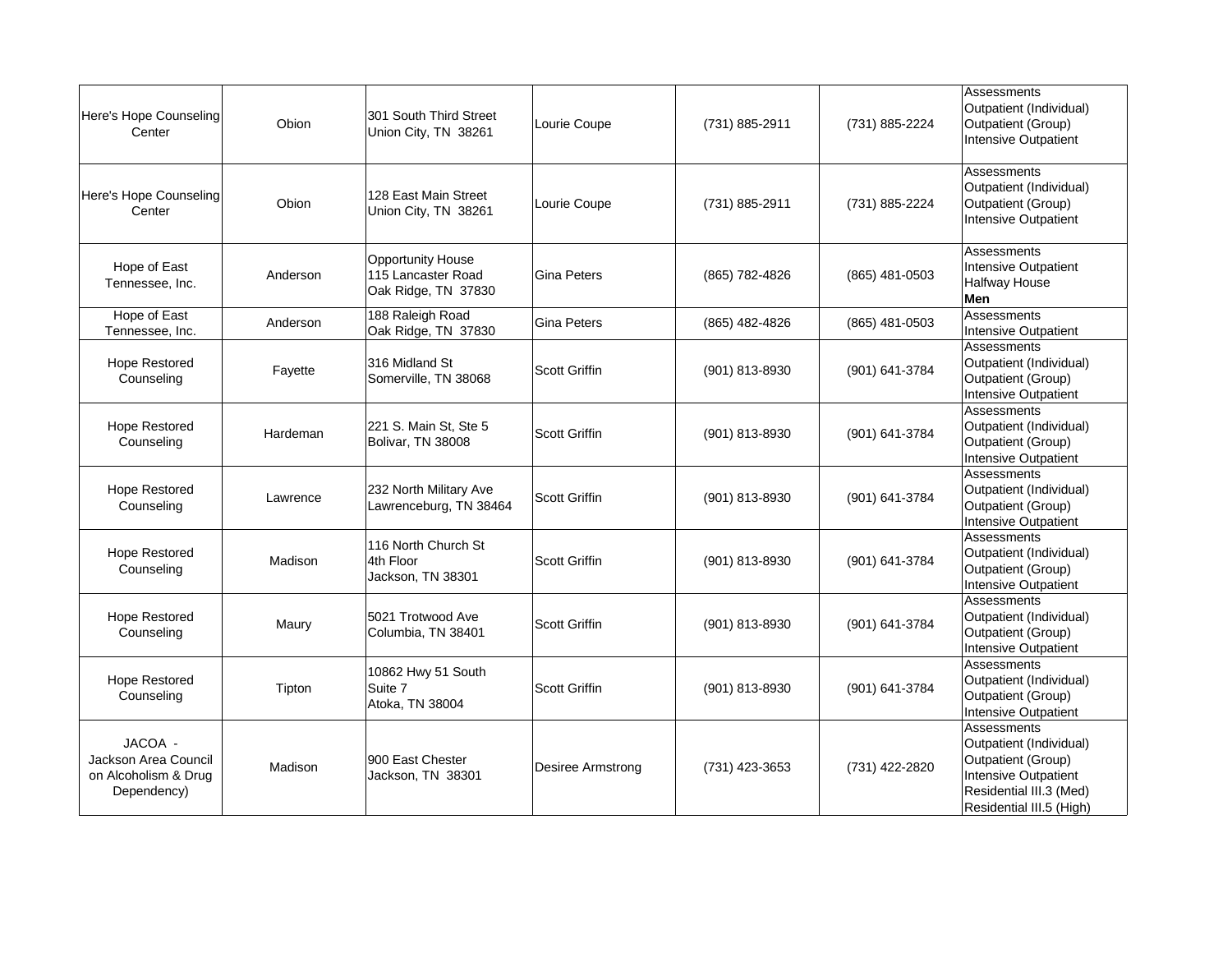| <b>Meharry Medical</b><br>College                                       | Davidson      | Lloyd C. Elam MHC<br>1005 David B. Todd<br><b>Boulevard</b><br>Nashville, TN 37208 | Jerry Smith<br><b>Samuel Scales</b>     | (615) 327-6255   | $(615)$ 327-6808 | Assessments<br>Outpatient (Individual)<br>Outpatient (Group)<br>Intensive Outpatient<br>Residential III.5 (High)                                            |
|-------------------------------------------------------------------------|---------------|------------------------------------------------------------------------------------|-----------------------------------------|------------------|------------------|-------------------------------------------------------------------------------------------------------------------------------------------------------------|
| Memphis Recovery<br>Centers, Inc.                                       | Shelby        | 219 North Montgomery<br>Memphis, TN 38104                                          | James Carson                            | (901) 272-7751   | (901) 274-8239   | Assessments<br>Intensive Outpatient<br>Halfway House-SPOT<br>Residential III.3 (Med)<br>Residential III.5 (High)                                            |
| <b>Mending Hearts</b>                                                   | Davidson      | 4305 Albion Street<br>Nashville, TN 37209                                          | Katrina Frierson                        | $(615)$ 385-1696 | $(615)$ 385-5016 | Assessments<br>Outpatient (Individual)<br>Outpatient (Group)<br>Intensive Outpatient<br>Residential III.3 (Med)<br>Residential III.5 (High)<br><b>WOMEN</b> |
| Meridian Behavioral<br>Health                                           | Shelby        | 1950 Madison Ave<br>Memphis, TN 38104                                              | <b>Walter Williams</b><br>Lisa Stockley | $(901)$ 347-2850 | (901) 257-7888   | Assessments<br>Outpatient (Individual)<br>Outpatient (Group)<br>Intensive Outpatient                                                                        |
| <b>Odessa's Foster Care</b><br>Homes, Inc. (Visions of<br>Hope)         | Shelby        | 694 Williams Ave<br>Memphis, TN 38126                                              | Odessa Williamson                       | (901) 569-3168   | (901) 308-7133   | Assessments<br>Outpatient (Individual)<br>Outpatient (Group)<br>Intensive Outpatient                                                                        |
| Place of Hope, Inc.                                                     | Maury         | 105 North James Campbell<br>Rd.<br>Columbia, TN 38401                              | <b>Terry Davidson</b>                   | (931) 388-9406   | (931) 388-9418   | Assessments<br>Intensive Outpatient<br>Halfway House-SPOT<br>Residential III.3 (Med)<br>Residential III.5 (High)                                            |
| Psychiatric Services of<br>East TN (Evolve<br><b>Behavioral Health)</b> | <b>McMinn</b> | 744Tell Street, Suite 100<br>Athens, TN 37303                                      | Cynthia                                 | (423) 507-8826   | (423) 507-8791   | Assessments<br>Outpatient (Individual)<br>Outpatient (Group)<br>Intensive Outpatient                                                                        |
| Recovery Community,<br>Inc.                                             | Davidson      | 529 Gallatin Pike South<br>Madison, TN 37115                                       | Lyn Noland                              | (615) 569-3174   | (615) 739-5185   | Assessments<br>Outpatient (Individual)<br>Outpatient (Group)<br>Intensive Outpatient                                                                        |
| Safe Harbor of Erin                                                     | Houston       | 32 Spring St<br>Erin, TN 37061                                                     | <b>Brad Bowie</b><br>Rachel Bowie       | $(901)$ 382-8106 | (901) 382-0522   | Assessments<br>Outpatient (Individual)<br>Outpatient (Group)<br>Intensive Outpatient                                                                        |
| Safe Harbor of<br>Memphis                                               | Shelby        | 4384 Stage Rd, Suite 300<br>Memphis, TN 38128                                      | <b>Brad Bowie</b><br>Rachel Bowie       | $(901)$ 382-8106 | (901) 382-0522   | Assessments<br>Outpatient (Individual)<br>Outpatient (Group)<br>Intensive Outpatient                                                                        |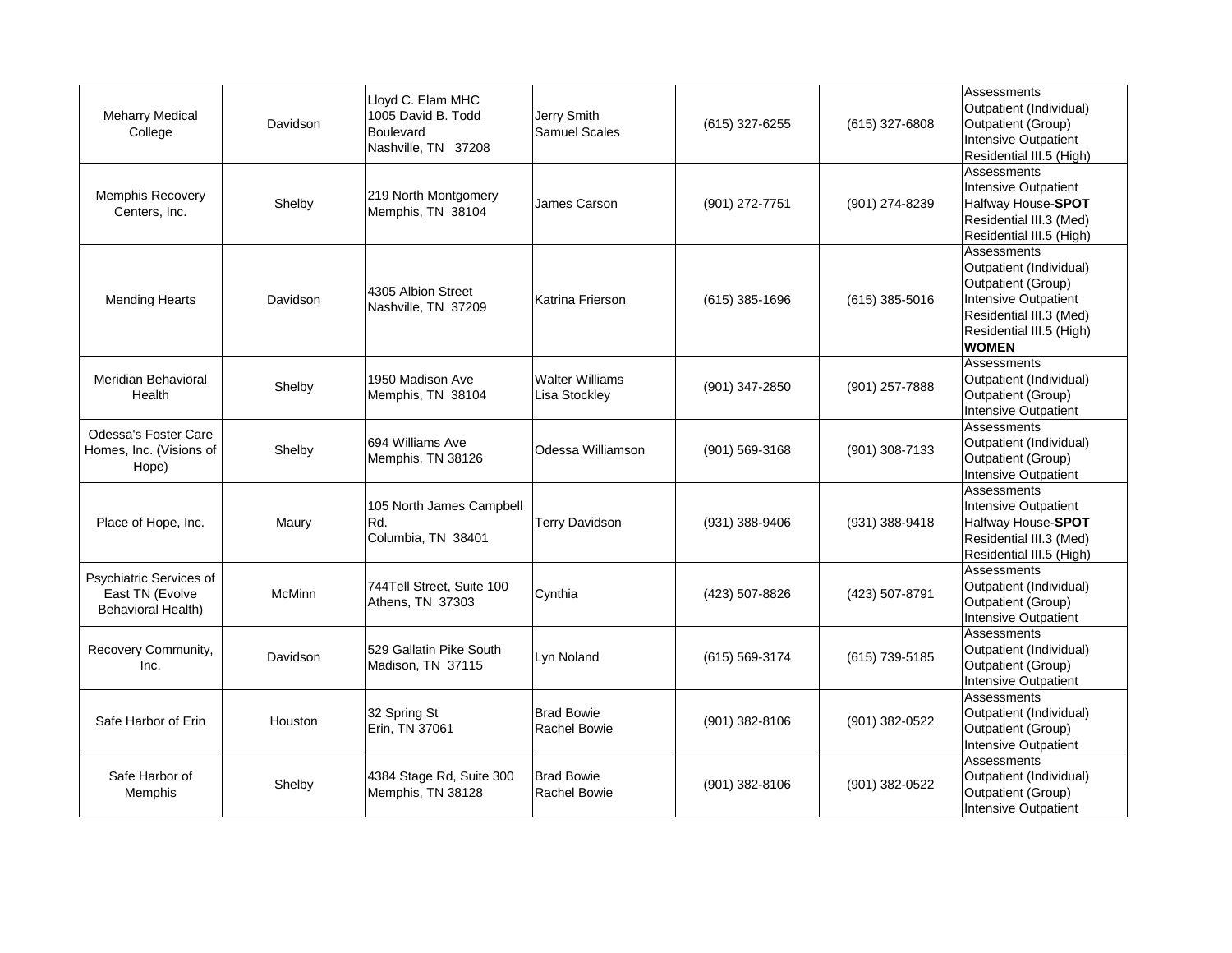| <b>Samaritan Recovery</b><br>Community, Inc.                           | Davidson | 319 South Fourth Street<br>Nashville, TN 37206              | Leah Gunter             | (615) 244-4802     | (615) 242-1459 | Assessments<br><b>Intensive Outpatient</b><br>Halfway House-SPOT<br>Residential III.3 (Med)<br>Residential III.5 (High)                     |
|------------------------------------------------------------------------|----------|-------------------------------------------------------------|-------------------------|--------------------|----------------|---------------------------------------------------------------------------------------------------------------------------------------------|
| <b>Serenity Recovery</b><br>Centers, Inc.                              | Shelby   | 1080 Poplar Avenue<br>Memphis, TN 38105                     | Clayton Pattat          | $(901) 521 - 1131$ | (901) 528-1270 | Assessments<br>Residential III.3 (Med)<br>Residential III.5 (High)<br>Women                                                                 |
| <b>Serenity Recovery</b><br>Centers, Inc.                              | Shelby   | 217 North Waldran<br>Memphis, TN 38105                      | <b>Clayton Pattat</b>   | $(901) 521 - 1131$ | (901) 528-1270 | Assessments<br>Intensive Outpatient<br>Halfway House-SPOT                                                                                   |
| <b>Serenity Recovery</b><br>Centers, Inc.                              | Shelby   | 1094 Poplar Avenue<br>Memphis, TN 38105                     | <b>Clayton Pattat</b>   | $(901) 521 - 1131$ | (901) 528-1270 | Assessments<br>Halfway House-SPOT<br>Residential III.3 (Med)<br>Residential III.5 (High)                                                    |
| <b>Serenity Recovery</b><br>Centers, Inc.                              | Shelby   | 201 North Waldran<br>Memphis, TN 38105                      |                         | $(901) 521 - 1131$ | (901) 528-1270 | Assessments<br>Residential III.3 (Med)<br>Residential III.5 (High)<br><b>MEN ONLY</b>                                                       |
| <b>SLS Sober Living</b><br>Services, Inc                               | Davidson | 1321 Murfreesboro Road,<br>Suite 540<br>Nashville, TN 37217 | <b>Sheilah Shelton</b>  | $(615)$ 988-5004   |                | Assessments<br>Outpatient (Individual)<br>Outpatient (Group)<br><b>Intensive Outpatient</b>                                                 |
| <b>Sumner County IOP</b>                                               | Sumner   | 132 S. Water St<br>Gallatin, TN 37066                       | <b>Tracey Bryant</b>    | (615) 442-1277     | (615) 989-7398 | Assessments<br>Outpatient (Individual)<br>Outpatient (Group)<br><b>Intensive Outpatient</b>                                                 |
| Synergy Foundation,<br>Inc.                                            | Shelby   | 2305 Airport Interchange<br>Memphis, TN 38132               | Pete Conerly            | (901) 332-2227     | (901) 332-0477 | Assessments<br>Outpatient (Individual)<br>Outpatient (Group)<br>Intensive Outpatient<br>Residential III.3 (Med)<br>Residential III.5 (High) |
| <b>TAMB of Jackson</b><br>Tennessee                                    | Madison  | 110 McCowat Street<br>Jackson, TN 38302                     | <b>Frankie Elliott</b>  | (731) 427-7238     | (731) 423-3811 | Assessments<br>Outpatient (Individual)<br><b>Outpatient (Group)</b><br>Intensive Outpatient<br>Residential III.3 (Med)                      |
| TAMB of Jackson<br>Tennessee                                           | Madison  | 331 North Highland Avenue<br>Jackson, TN 38302              | <b>Frankie Elliott</b>  | (731) 427-7238     | (731) 423-3811 | Assessments<br><b>Intensive Outpatient</b>                                                                                                  |
| <b>Tennessee Recovery</b><br>Foundation/Tennessee<br>Center for Change | Davidson | 417 Welshwood Drive, Suite<br>103<br>Nashville, TN 37211    | <b>Heather Loveland</b> | $(615)906 - 2029$  | (615) 804-7933 | Assessments<br>Outpatient (Individual)<br>Outpatient (Group)<br>Intensive Outpatient                                                        |